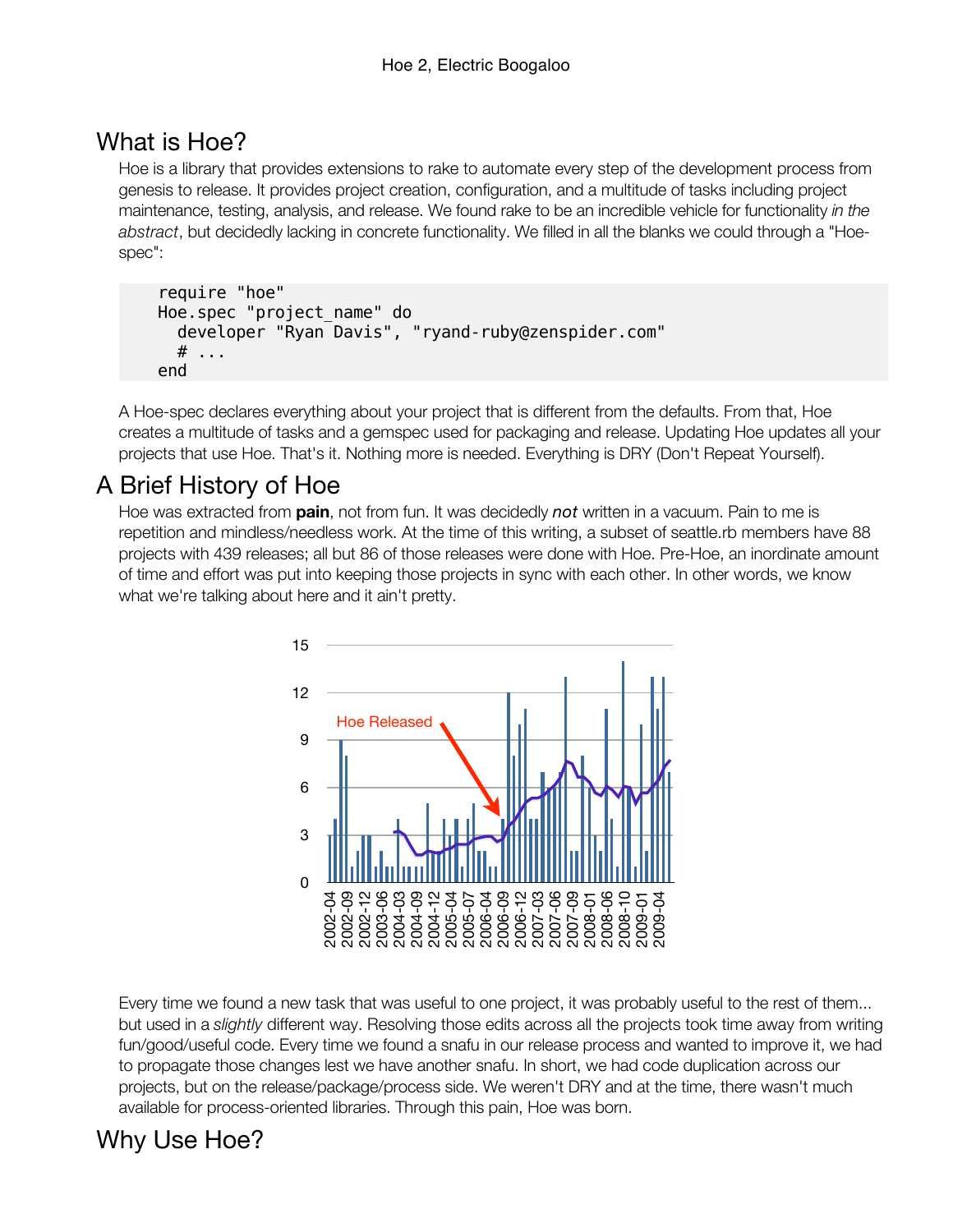# Why Use Hoe?

Projects, the DRY way dry |drī| adjective 5. A software engineering principal stating "Every piece of knowledge must have a single, unambiguous, authoritative representation within a system".

Hoe focuses on keeping everything in its place in a useful form and intelligently extracting what it needs. There is no duplication of this information across your project. As a result, there are no extra YAML files, config directories, ruby files, or any other artifacts in your release that you wouldn't already have. As such, there is a lot less extra work you need to do to maintain your projects.

## Update *all* your projects in 1 easy step

#### % gem update hoe

Hoe does minimal code generation. Just the barest amounts of Hoe are exposed in your project (just the Rakefile). As such, updating Hoe's gem is an automatic update for all your projects. The worst upgrades of Hoe require changing a line or two in your Rakefile.



With code generation, each new project adds N new dependencies across all existing projects. Any change to any project might propagate to every other project. With code reuse, adding a new project has no impact on any other project.

## New projects in 1 easy step

#### % sow project\_name

That's all you need to create a new project. And you can customize that to your heart's content. All the files used for project creation are tweakable and are located in  $\sim$ /. hoe template.

## Run your tests in 1 easy step

% rake

Everything else is taken care of. Period.

## Releasing in 1 easy step

#### % rake release VERSION=x.y.z

That really is all there is to it. As-is, that command cleans your project, packages your project into a gem and uploads it to rubygems.org. Tweak a couple knobs and add a plugin or two and you can have it running your tests, validating against the manifest, posting to your blog or mailing lists, or anything else you can think of.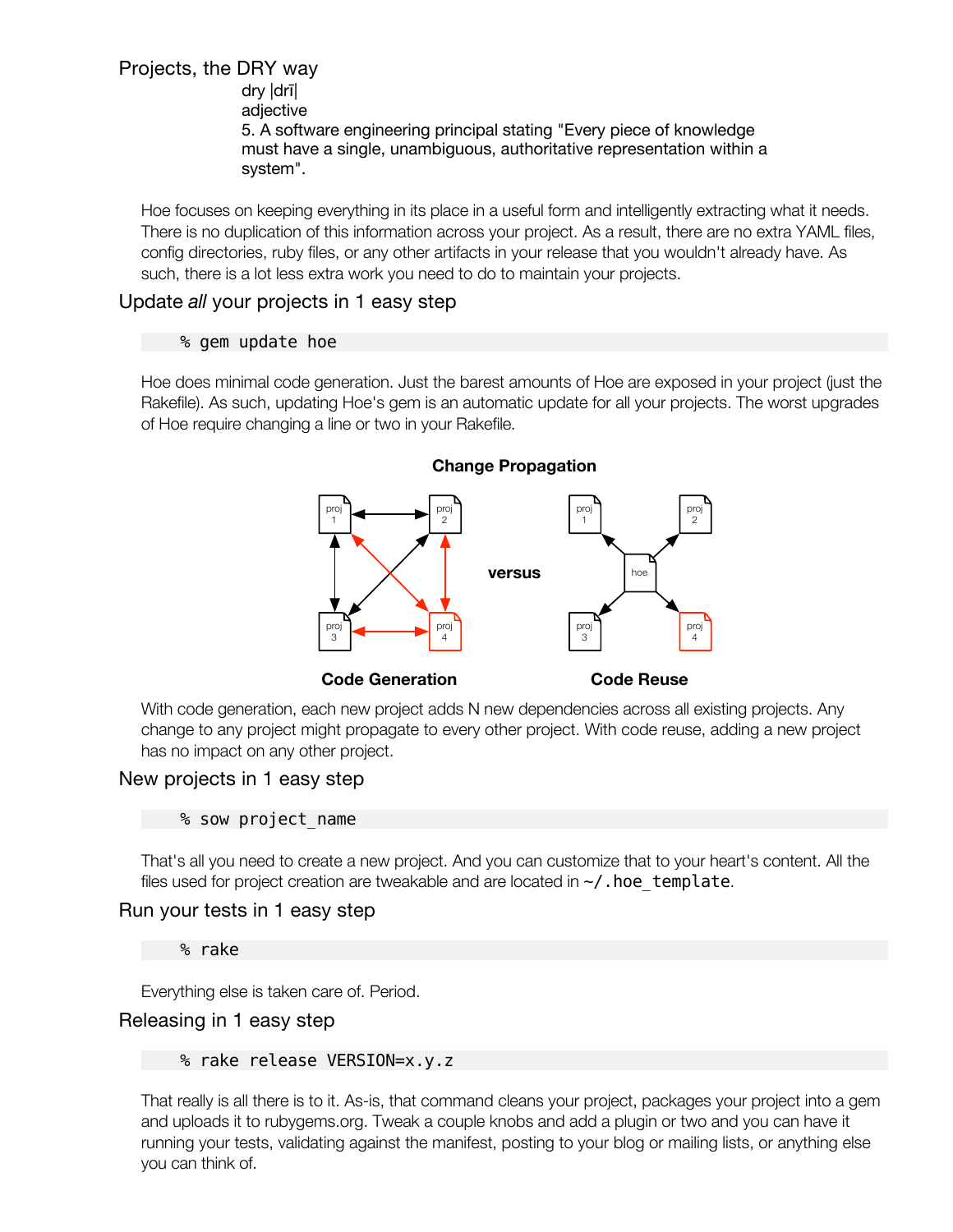That VERSION=x.y.z is there as a last-chance sanity check that you know what you're releasing. You'd be surprised how blurry eyed/brained you get at 3AM. This check helps a lot more often than it should.

### Noticing a pattern yet?

Hoe is designed to reduce code in your project and deliver a lot of power to you across *all* your projects. It takes the mundane and redundant out of your project and lets you focus the actual project.

### **Extensibility**

#### Hoe.plugin :my\_hoe\_extension

Hoe has a powerful plugin system that lets you tweak to your heart's content. Want to have git integration? No problem! There is a plugin for that or whatever VC you like. Want to automate sending out an email or posting to your blog every time you release? There is a plugin for that too. Writing a C extension and you don't want to deal with all the hassle of getting it set up and built? Done.

And if you have something specific to your company or used across all of your open source projects, plugin writing is a great way to DRY up your projects. Imagine taking all those tasks/\*.rake files and substituting them with a simple Hoe.plugin line. All that code can be consolidated, put into its own gem, versioned properly, released, and reused with ease. No more version skew. No more copy and paste. No more junk littering your projects.

### **This is the** *real* **power of Hoe.**

## Creating a new Project

### From Scratch

The easiest way to get started with Hoe is to use its included command-line tool sow:

```
 % sow my_shiny_project
```
That will create a new directory my shiny project with a skeletal project inside. You need to edit the Rakefile with developer information in order to meet the minimum requirements of a working Hoe-spec. You should also go fix all the things it points out as being labeled with FIX in the README.txt file.

```
 require 'hoe'
 Hoe.spec 'my_shiny_project' do
   developer 'Ryan Davis', 'ryand-ruby@zenspider.com'
   extra_deps << 'whatevs'
 end
```
## Using Sow Templates

If you're planning on releasing a lot (aka: 2 or more) of packages and you've got certain recipes you like to have in your project, do note that sow uses a template directory and ERB to create your project. The first time you run sow it creates  $\sim$ /. hoe template. Make modifications there and every subsequent project will have those changes. For example, my default Hoe template looks like:

```
 Hoe.plugin :isolate
 Hoe.plugin :seattlerb
 Hoe.spec "<%= project %>" do
   developer "Ryan Davis", "ryand-ruby@zenspider.com"
```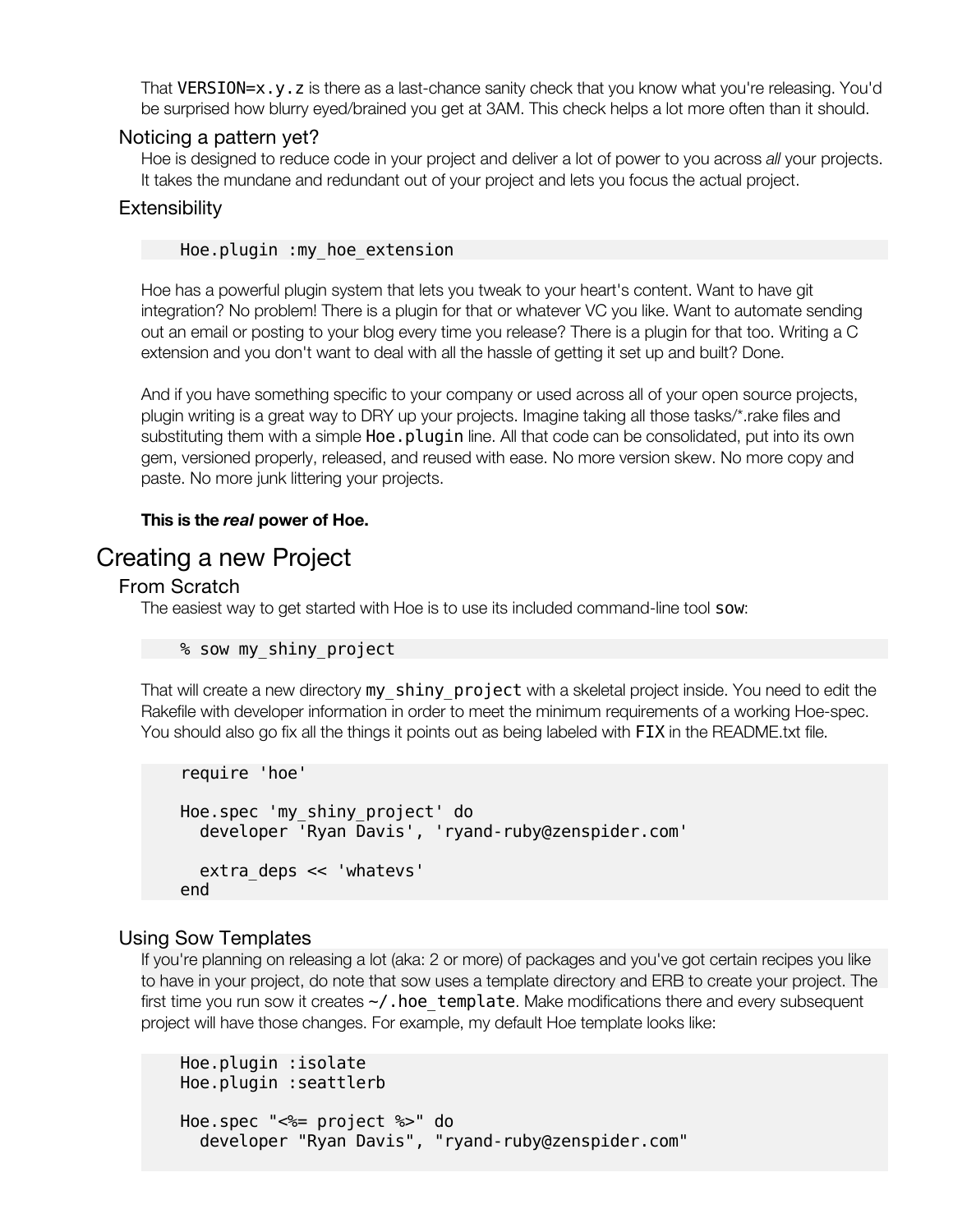```
 self.rubyforge_name = "seattlerb"
 end
```
# Work the Way You Want to Work

Hoe tries its best to stay out of your way. While it follows a bunch of conventions, it doesn't enforce very much at all.

## **Version control agnostic.**

Hoe doesn't assume anything about HOW you work. Git? SVN? Perforce? Great! Hoe doesn't care, but there is probably a hoe plugin that will support whatever you use.

## **Test framework agnostic.**

Hoe doesn't care how you test your code. Hoe works out of the box for test/unit, minitest, shoulda, rspec... And it is very easy to support others.

# Project Structure

Hoe encourages the canonical rubygems setup with all the usual extras to make your project maintainable and approachable:

## lib/\*\*/\*.rb

All your source goes in here, as usual.

## {test,spec}/\*\*/\*.rb

All your tests go in here, as usual.

## bin/\*

Commandline executables go in here, if you have any.

## README.txt

Most projects have a readme file of some kind that describes the project. Hoe is no different. The readme file points the reader towards all the information they need to know to get started including a description, relevant urls, code synopsis, license, etc. Hoe knows how to read a basic rdoc/markdown formatted file to pull out the description (and summary by extension), urls, and extra paragraphs of info you may want to provide in news/blog posts.

## History.txt

Every project should have a document describing changes over time. Hoe can read this file (also in rdoc/ markdown) and include the latest changes in your announcements.

## Manifest.txt

Every project should know what it is shipping. This is done via an explicit list of everything that goes out in a release. Hoe uses this during packaging so that nothing wrong or embarrassing is picked up.

## **VERSION**

Releases have versions and I've found it best for the version to be part of the code. You can use this during runtime in a multitude of ways. Hoe finds your VERSION constant in your code and uses it automatically during packaging.

```
 class MyShinyProject
   VERSION = "1.0.0"
   # ...
 end
```
## Extending Hoe with Plugins

Hoe.plugin :minitest

Hoe has a flexible plugin system with the release of 2.0. This allowed Hoe to be refactored. That in and of itself was worth the effort. Probably more important is that it allows you to customize your projects' tasks in a modular and reusable way.

## Using Hoe Plugins

Using a Hoe plugin is incredibly easy. Activate it by calling Hoe.plugin like so: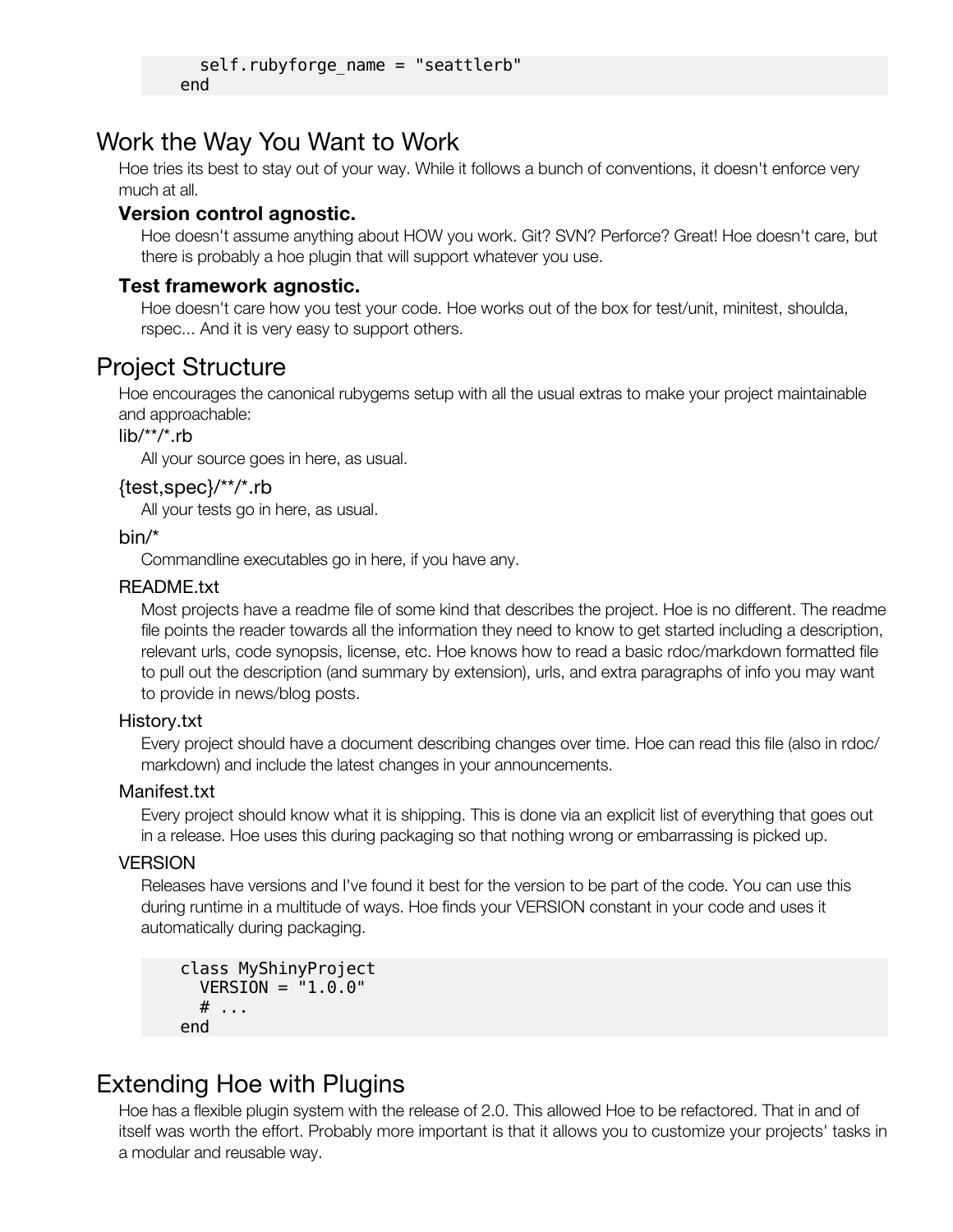## Using Hoe Plugins

Using a Hoe plugin is incredibly easy. Activate it by calling Hoe.plugin like so:

#### Hoe.plugin :minitest

This will activate the Hoe:: Minitest plugin, attach it and load its tasks and methods into your Hoespec. Easy-peasy!

#### Popular Hoe Plugins

Here are some examples of plugins that are available:

#### hoe-bundler gem

Generates a Gemfile based on a Hoe's declared dependencies.

#### hoe-debugging gem, :compiler plugin (ships with hoe)

Help you build and debug your ruby C extensions.

#### hoe-doofus gem

Helps keep you from messing up gem releases.

#### hoe-git & hoe-hg

These plugins provide git and mercurial integration.

#### hoe-seattlerb

Plugin bundle for minitest, email announcements, perforce support, and release branching.

#### Writing Hoe Plugins

If the existing plugins don't meet your needs, it is very simple to write your own. A plugin can be as simple as:

```
 module Hoe::CompanysStuff
   attr_accessor :thingy
  def initialize companys stuff # optional
    self.thingy = 42
   end
   def define_companys_stuff_tasks # required
     task :thingy do
       puts thingy
     end
   end
 end
```
Not terribly useful, but you get the idea. This example exercises both plugin methods (initialize  $#$ {plugin} and define\_#{plugin}\_tasks) and adds an accessor method to the Hoe instance. Only the define method is required but sometimes it is left blank if all you want is an initialize method that sets some values for you.

#### How Plugins Work

Hoe plugins are made to be as simple as possible, but no simpler. They are modules defined in the Hoe namespace and have only one required method (define #{plugin} tasks) and one optional method (initialize  $#{plugin}$ ). Plugins can also define their own methods and they'll be available as instance methods to your Hoe-spec. Plugins have 4 simple phases:

#### Loading

When Hoe is loaded the last thing it does is to ask rubygems for all of its plugins. Plugins are found by finding all files matching "hoe/\*.rb" via installed gems or \$LOAD PATH. All found files are then loaded.

#### Activation

All of the plugins that ship with Hoe are activated by default. This is because they're providing the same functionality that the previous Hoe was and without them, it'd be mostly useless. Other plugins are activated by: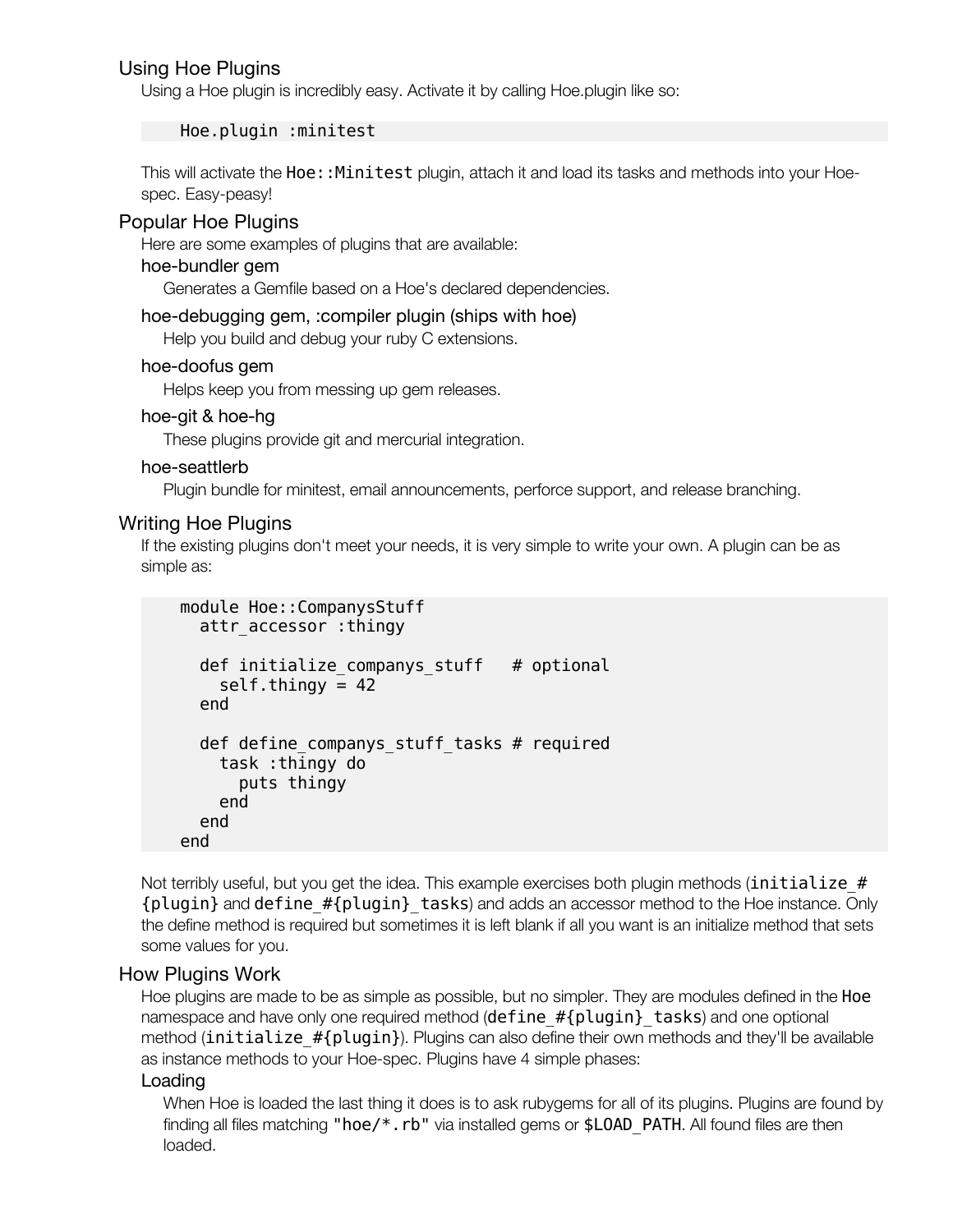When Hoe is loaded the last thing it does is to ask rubygems for all of its plugins. Plugins are found by finding all files matching " $hoe/*$ . rb" via installed gems or  $$LOAD$  PATH. All found files are then loaded.

#### Activation

All of the plugins that ship with Hoe are activated by default. This is because they're providing the same functionality that the previous Hoe was and without them, it'd be mostly useless. Other plugins are activated by:

#### Hoe.plugin :thingy

Put this *above* your Hoe-spec. All it does is add: thingy to the array returned by Hoe.plugins. You could also deactivate a plugin by removing it from **Hoe.plugins** although that shouldn't be necessary for the most part.

One nice thing about plugins is that they are "soft". If you download a project from github and it requests a plugin that you don't have installed, rake won't freak out and die. You may not get the full set of tasks that the project developers have available, but you still have enough to play with the project.

#### Initialization

When your Hoe-spec is instantiated, it calls **extend** on itself with all known plugin modules. This adds the method bodies to the Hoe-spec instance and allows for the plugin to work as part of the spec itself. Once that is over, activated plugins have their **optional** define initialize\_#{plugin} methods called. This lets them set needed instance variables to default values. Finally, the Hoe-spec block is evaluated so that project specific values can override the defaults.

#### Task Definition

Finally, once the user's Hoe-spec has been evaluated, all activated plugins have their define\_# {plugin}\_tasks method called. This method must be defined and it is here that you'll define all your tasks.

## Questions & Counterpoints

## "Why should I maintain a Manifest.txt when I can just write a glob?"

manifest<sup>2</sup> |ˈmønəˈfɛst| |ˈmanɪfɛst| noun a document giving comprehensive details of a ship and its cargo and other contents, passengers, and crew for the use of customs officers.

Imagine, you're a customs inspector at the Los Angeles Port, the world's largest import/export port. A large ship filled to the brim pulls up to the pier ready for inspection. You walk up to the captain and his crew and ask "what is the contents of this fine ship today" and the captain answers "oh... whatever is inside". The mind boggles. There is no way in the world that a professionally run ship would ever run this way and there is no way that you should either.

Professional software releases know *exactly* what is in them, amateur releases do not. "Write better globs" is the response I often hear. I consider myself and the people I work with to be rather smart people and if we get them wrong, chances are you will too. How many times have you peered under the covers and seen .DS\_Store, emacs backup~ files, vim swp files and other files completely unrelated to the package? I have far more times than I'd like.

We've even seen a gem that includes every gem released before it inside (recursively!).

You avoid all of this pain and embarrassment with a simple text file.

#### "Why not just write gemspecs?"

I've done that and it is way too much work.